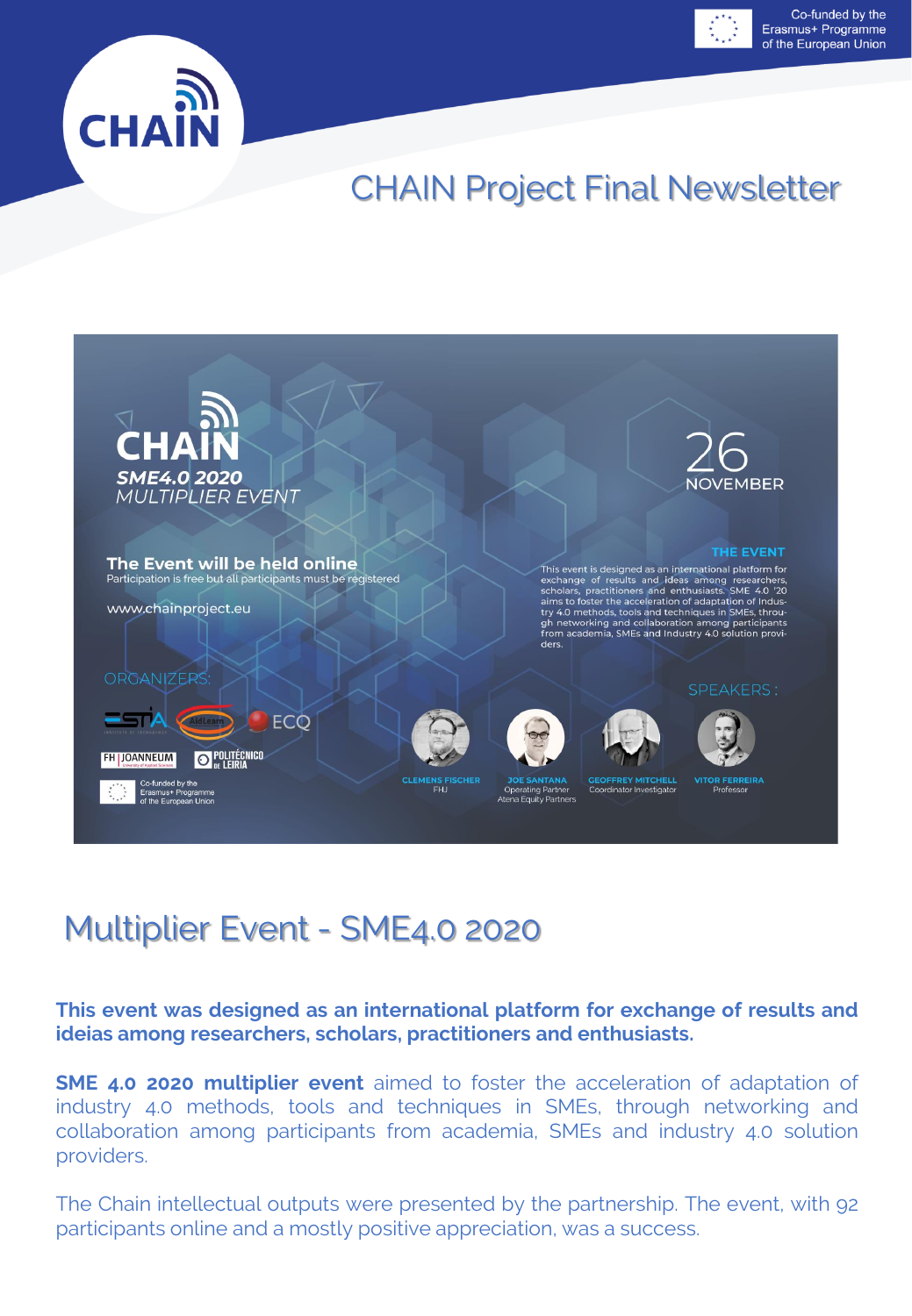#### Find out more about the event: https://chainproject.eu/chainmultiplier-event/





**The event, with 92 participants online and a mostly positive appreciation, was a success.**

## Chain project recached the end, having produced Results:

- **-** Brochure Chain Position Paper on I4.0
- **-** Set of Case Studies
- **-** Course: Strategic Digitalisation of Organisations
- **-** Interactive Documentary
- **-** A set of guidelines for higher education

**These results are available at the project website: [https://chainproject.eu/](https://eur02.safelinks.protection.outlook.com/?url=https%3A%2F%2Fchainproject.eu%2F&data=04%7C01%7Crenato.j.batista%40ipleiria.pt%7C7d0271dc180849ece09a08d8c1223de5%7C536b85ada4484186a9afe3ccad3302c5%7C0%7C0%7C637471700089276786%7CUnknown%7CTWFpbGZsb3d8eyJWIjoiMC4wLjAwMDAiLCJQIjoiV2luMzIiLCJBTiI6Ik1haWwiLCJXVCI6Mn0%3D%7C1000&sdata=l%2B8fVcQ8%2BNJ8P3Yy00W1%2F0UZ6mmCpaqSgwei45j8Ym0%3D&reserved=0)**